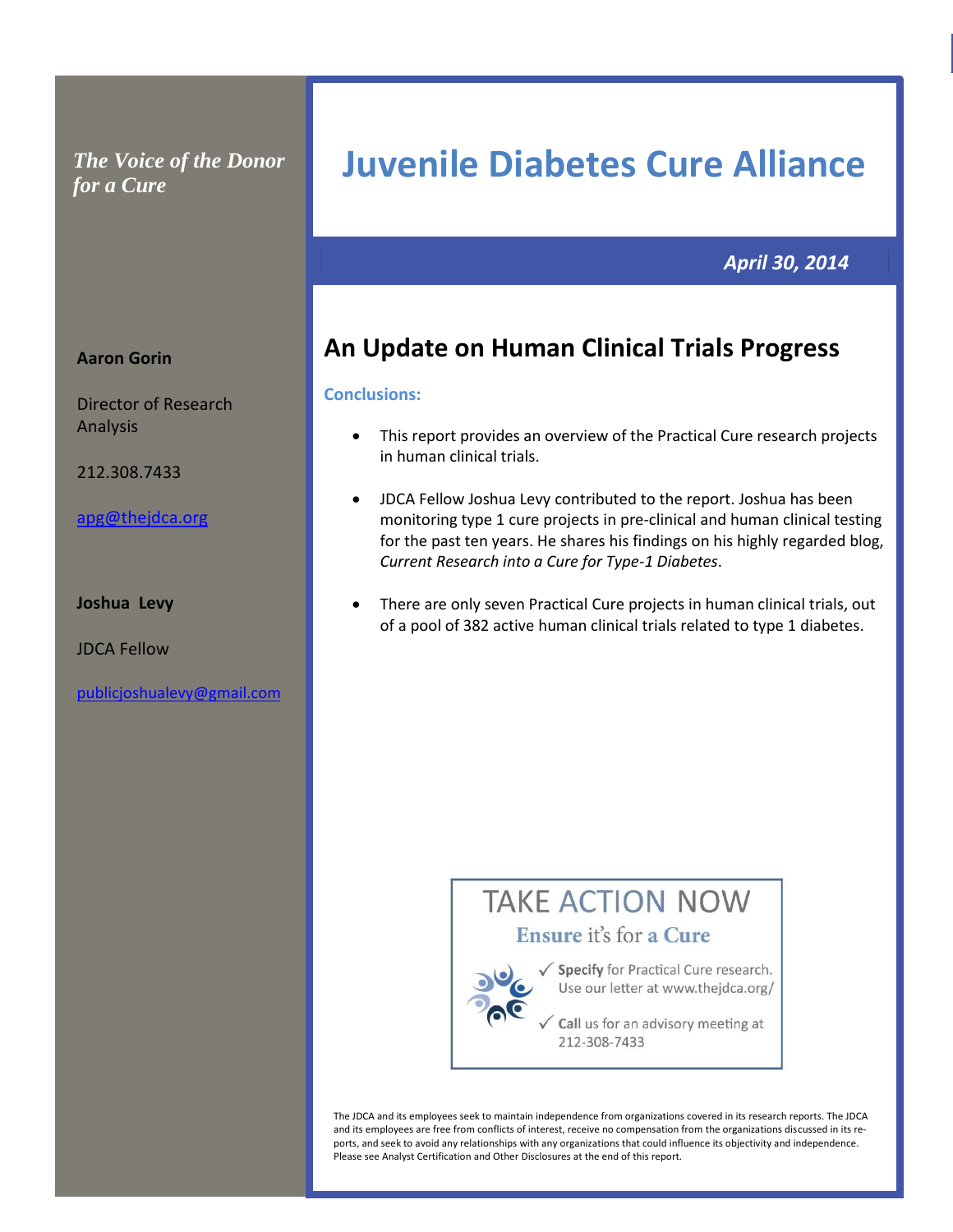### **Introduction**

This report offers a comprehensive update on the human clinical trials that could provide a Practical Cure for type 1 diabetes. Due to the time outlay and high failure rate at each stage of testing from pre-clinical trials to market, research that has already entered human trials offers the best chance for a Practical Cure by 2025.

The seven human clinical trials on this year's list include five projects featured in last year's *State of the Cure* report, plus two new projects. Two additional projects are close to making the cut, but require additional development.

In compiling this list, the JDCA reviewed the U.S. National Institutes of Health's database of human clinical trials around the world (ClinicalTrials.gov), and consulted with numerous commercial enterprises and medical researchers.

The seven projects on our list represent less than 2% of the 382 type 1 diabetes projects in human clinical trials. It would significantly improve the chances of advancing a Practical Cure to market if the major diabetes non-profits and research centers directed more funding to Practical Cure initiatives, such that more than 2% of human trials focused on a Practical Cure.

# **Findings**

The following pages review each candidate's progress and background, including the research pathway it is pursuing, as laid out in our last report on "Type 1 Diabetes Cure Platforms." We conclude with an overview of two close calls that did not make this year's list of Practical Cure projects in human testing but have strong potential to qualify in the future. (Turn to the last page to see the full chart)

When considering results from early phases of human testing, it is useful to keep a couple things in mind. The primary purpose of a Phase I trial is to establish the safety of a compound or procedure. Phase II trials establish safety as well as efficacy. Efficacy refers to how well the compound or procedure delivers beneficial results. For example, researchers might use measures like A1C readings or c-peptide levels. To this end, researchers often dose at lower levels in Phase I, so effectiveness results can look less robust than they would with increased dosages in Phase II, though higher dosing may also introduce a higher safety risk.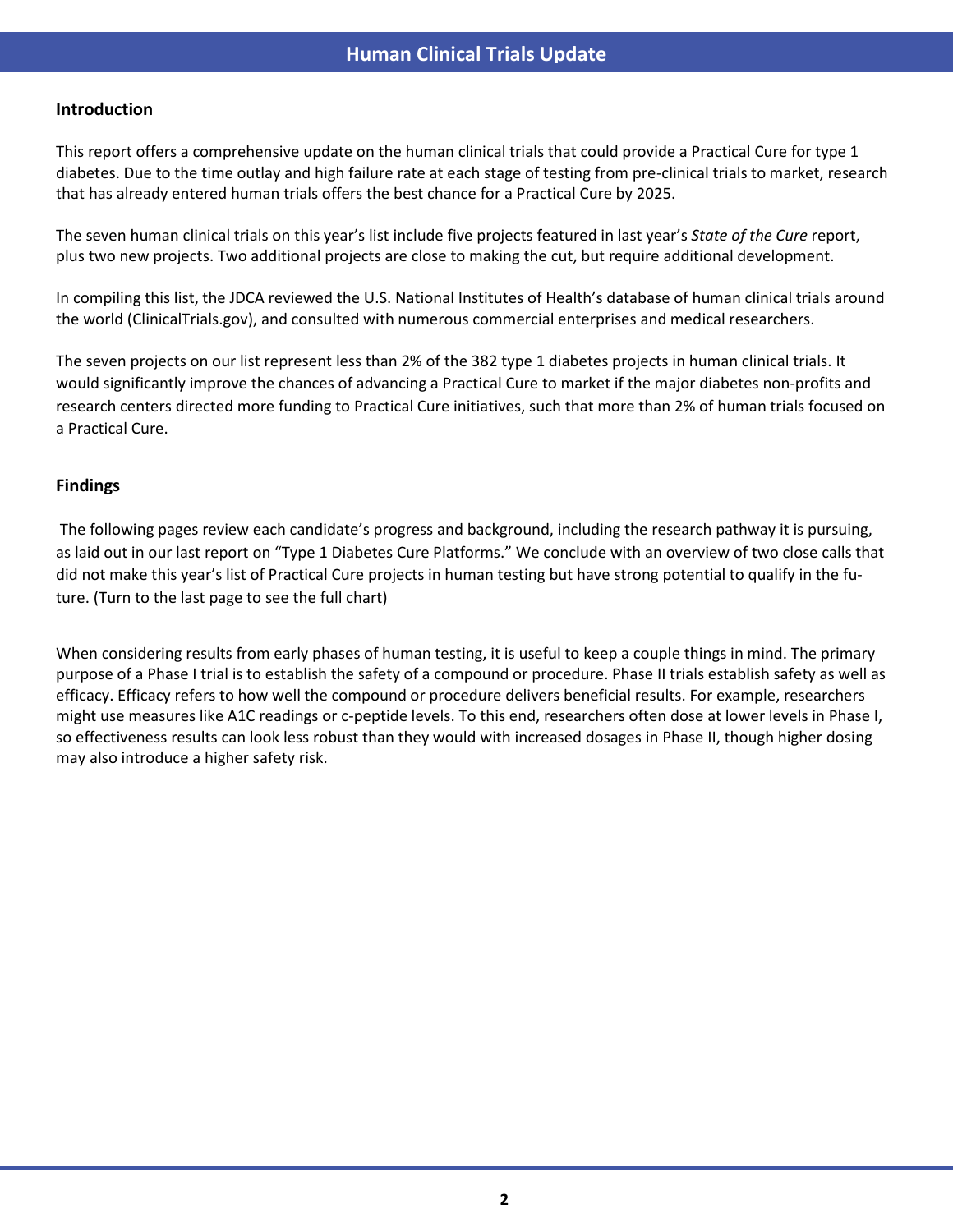# **Living Cell Technology (LCT): Diabecell Encapsulated Beta Cells**

**Company Background:** LCT was founded as Diatranz in 1987. After years of work, their technology, called Diabecell, progressed to Phase II human trials in the U.S. It was even approved for sale in Russia for a brief time. In 2011, LCT partnered with Otsuka Pharmaceutical Factory, Inc. to continue the development of Diabecell.

# **Research Pathway:** Encapsulated Islet Cell Transplantation

Diabecell is an implanted device, sometimes called a "bio-artificial pancreas." Through a minor surgery, Diabecell replaces a person's beta cells with pig beta cells encapsulated in a special coating. The coating allows blood sugar in and insulin out, but does not allow the body's immune system to attack the implanted beta cells, thus eliminating the need for immune suppressing drugs.

**Timeline:** (extended timeline available [on the web\)](http://cdn.knightlab.com/libs/timeline/latest/embed/index.html?source=0AgnCSepg2XrIdC1sWWpXNmc4ekFYTHYtUnlpZEJvNVE)

- Research started in the late 1980s.
- A Phase I trial began in 1996, but was canceled due to fears of xenotransplantation (i.e. transplantation of cells from another species) during the height of the mad cow disease scare.
- Phase I clinical trials restarted in mid-2007 in Russia, with data reported later in 2007 and 2009.
- Phase II studies started in 2009. No updates have been communicated regarding its progress.
- In in 2010, Diabecell was approved in Russia, but has never been sold there due to unknown issues with Russia's Ministry of Health.

**Data:** The most recent results are from August and November 2013:

- LCT reported on the results from their Phase I clinical study, an open-label (i.e. no placebo) trial on eight people. Four received a lower dose of Diabecell, and four received a higher dose. The results showed small improvements in the established type 1 diabetics, but nothing like cure level results:
	- $\circ$  A1C numbers dropped by 1.5-2% for patients who got the higher dose implant.
	- $\circ$  All but one patient used less insulin after the treatment, but it is not clear how much less.
	- $\circ$  Unaware hypoglycemic events and overall hypoglycemic events both dropped noticeably.
- LCT also reported that they were not going to attempt to start a Phase III trial based on these results, but would rework Diabecell to improve it, and test the improvements in a future Phase II trial.

# **Strengths:**

s

- 1) Encapsulated beta cells could hypothetically cure any type 1 diabetic, no matter the duration of the disease.
- 2) The implant can be removed completely, if necessary, with minor surgery.
- 3) Since this treatment does not impact the immune system, it is unlikely to have any bad side effects, especially not in the way of a weakened immune system or heightened danger of future cancer or infections.

- 1) The technology does not appear to have worked yet. This research has been under active development by multiple groups and companies since the 1990s, and it is still not on the market.
- 2) LCT has done several clinical trials, while their nearest competitors have not completed one. However, they have not made obvious progress in the last several years.
- 3) Fears about beta cells from pig pancreases pose concerns, although pigs used for this purpose are developed on an isolated island near New Zealand and are not likely to get diseases that could transfer to humans.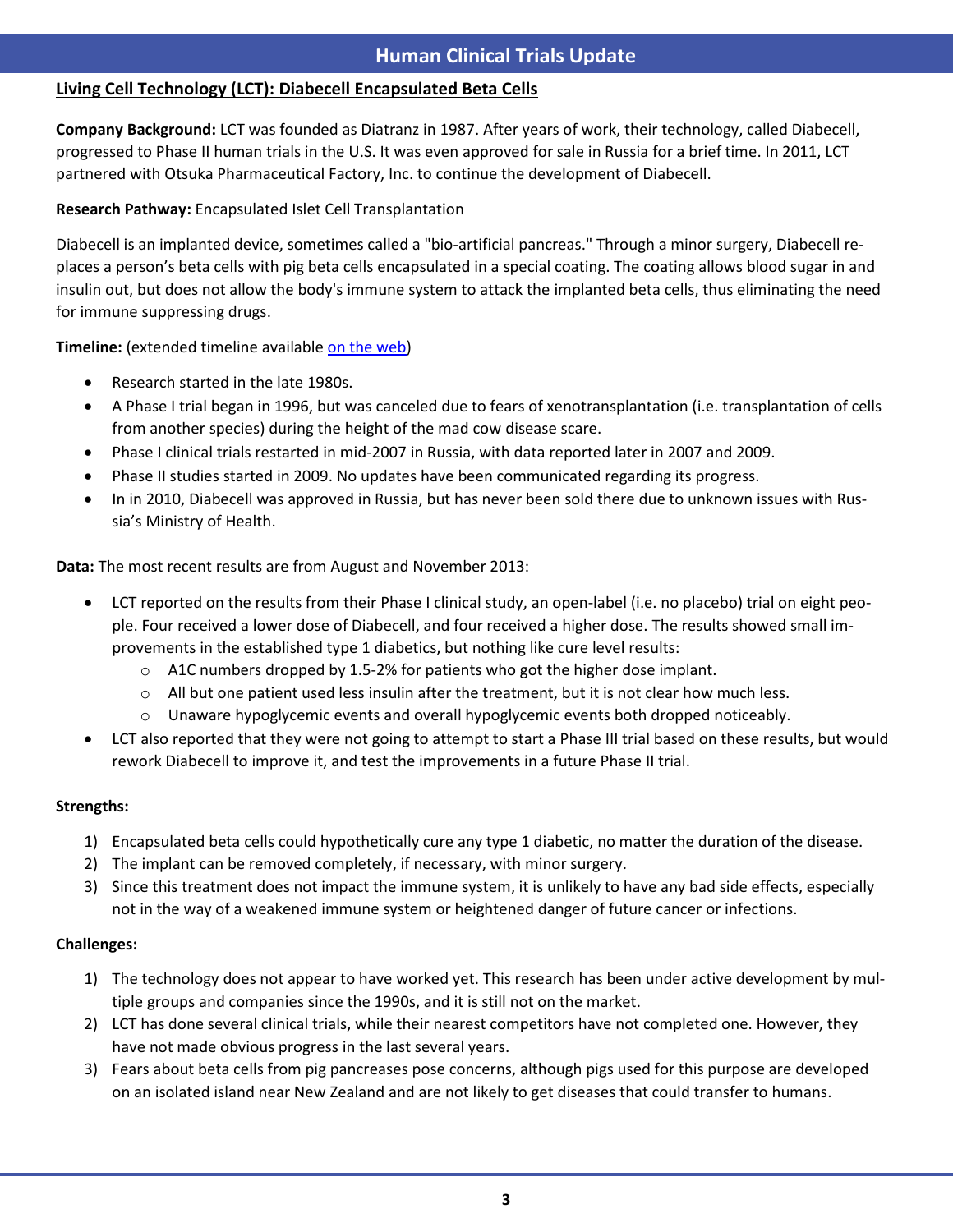# **Cliniques Universitaires Saint-Luc: Monolayer Cellular Device**

**spects Commercial Practical Cure Prospects Background**: Investigators at the University Clinical Hospital St. Luke, in Brussels, are investigating the safety and efficacy of encapsulated human islets in a "Monolayer Cellular Device" for allogeneic (non-identical donor of the same species) islet transplantations in type 1 diabetic patients.

**Research Pathway**: Encapsulated Islet Cell Transplantation

Human islet cells are encapsulated in an alginate-based Monolayer Cellular Device (patch size of 1-3 cm) and will be transplanted subcutaneously. Investigators intend to use only one patch per patient, and do not anticipate retransplantation.

# **Timeline**:

s

- The Phase I trial, which began in 2008, was designed as a series of islet transplants for 15 adults with type 1.
- The last clinical trial record updates were posted in August 2011.
- The trial was [projected to have completed Phase I](http://clinicaltrials.gov/ct2/show/NCT00790257) testing in December 2013.

# **Data**:

[Preclinical trials](http://www.ncbi.nlm.nih.gov/pubmed/20975626) in primates showed that pig islets encapsulated in the Monolayer Cellular Device controlled type 1 diabetes without immunosuppression for 6 months (which was the duration of the study). The Phase I trial may have concluded as of December 2013, but completion is not confirmed and results have not been published. The trial design was for 15 type 1 diabetics (ages 30-80), who are not producing any residual insulin (no c-peptides). The Device was tested in two phases. Phase 1A was administered in patients who are already on immunosuppressant drugs for a previous organ transplant (kidney, heart, liver, or unfunctioning pancreas). Phase 1B was administered in patients who are not on immunosuppressant drugs and are not eligible for a whole pancreas transplant.

# **Strengths**:

- 1) Pre-clinical primate data showed 6 months of control without immunosuppression.
- 2) The procedure is minimally invasive.
- 3) Investigators are [explicitly](http://www.biowin.org/Biowin/BioWin_Brochure%20Regenerative%20Medicine%20in%20Wallonia.pdf) trying to develop a safe, simple, and functional procedure to control type 1 diabetes.

- 1) The Procedure would need to be repeated periodically, which could be onerous.
- 2) The lack of research updates since 2011 suggests progress may have stalled.
- 3) Lack of other scientific publications on the technology platform could imply a lack of support in the scientific community for this approach.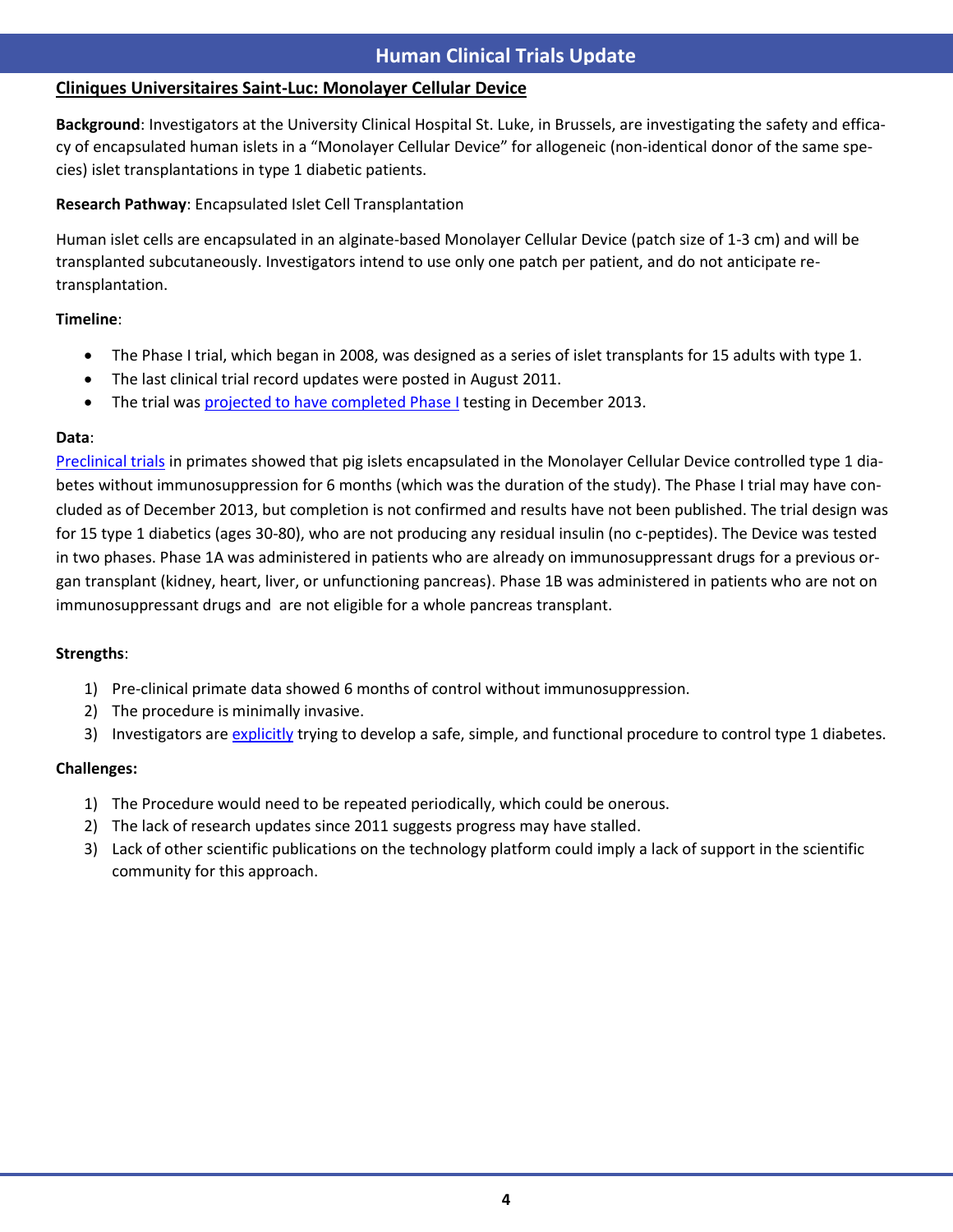# **Tianhe: Stem Cell Educator**

**Background:** Dr. Yong Zhao is a researcher at Hackensack University Medical Center and developer of the Stem Cell Educator, a device which he is testing as a cure for type 1 diabetes. Tianhe Stem Cell Biotechnologies, Inc. is a Chinese (PRC) company created by Dr. Zhao specifically to commercialize his Stem Cell Educator research.

# **Research Pathway:** Training the Immune System

The Stem Cell Educator treatment removes immune cells from the patient, exposes the immune cells to umbilical cord stem cells, and puts the immune cells back in the patient. During exposure to the stem cells, the haywire immune cells seem to re-learn how to behave so that they cease the auto-immune attack on the pancreatic beta cells. Since the treated cells come from the patient's own body, this process theoretically eliminates the risk that the body would reject the modified cells as it would foreign cells.

**Timeline:** (extended timeline [available on the web\)](http://cdn.knightlab.com/libs/timeline/latest/embed/index.html?source=0AgnCSepg2XrIdGVteDhSazFSLXlRYTdPMTlpalBXS0E)

- Research started in the mid-2000s.
- NOD mice were cured in 2007.
- A Phase I Clinical trial started in 2010 and the first results were published in 2012.

# **Data:**

s

Results from the first Phase I clinical trial of the Stem Cell Educator were published in January 2012. The study enrolled 15 participants who had had type 1 diabetes for an average of nine years: six had residual beta cell function ("Group A"), six had no residual beta cell function ("Group B"), and the remaining three functioned as a control group. In Groups A and B, C-peptide levels improved and remained steady at the 40-week follow up, indicating that their bodies were producing insulin. Twelve weeks after the study, Group A required 38% less daily insulin and saw a 1.06% reduction in their A1C levels, while Group B needed 25% less daily insulin and saw a 1.68% reduction in their A1C levels.

As of March 2014, there is one Phase II clinical trial being done on the Stem Cell Educator, which is expected to finish in September 2014. This trial is recruiting 100 people spread across several locations in China and Spain.

# **Strengths:**

- 1) The Stem Cell Educator shows a strong, lasting effect in type 1 diabetics with no residual insulin production.
- 2) As opposed to most transplant procedures, the risk of an adverse immune response is reduced since cells are from the patient's own body.
- 3) In this benign procedure, patients are connected to the educator machine for several hours.

- 1) The treatment did not actually cure anyone in the Phase I trial.
- 2) There are potential recruitment issues since the treatment method is somewhat complicated and/or not intuitive, so it is harder to explain why someone should enroll in the trial.
- 3) So far, the only published human results have been from a trial in China. Many researchers (especially American researchers) may be reluctant to accept results from China.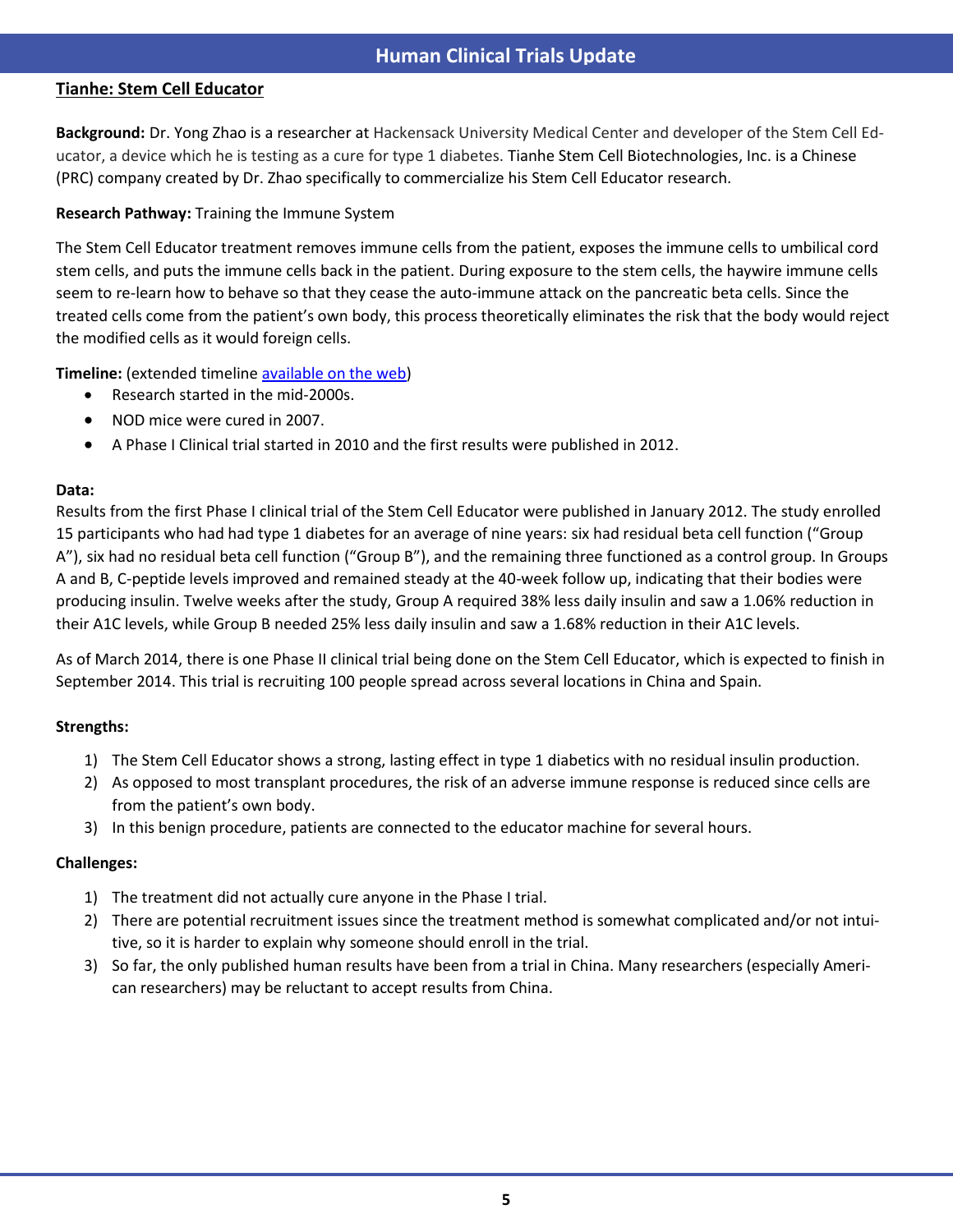# **Commercial Research: Sitagliptin/Lansoprazole**

**spects Commercial Practical Cure Prospects Background:** Sanford Research in conjunction with the University of South Dakota i[s currently conducting](http://clinicaltrials.gov/ct2/show/NCT01155284?term=repair+T1D&rank=1) a Phase II trial testing the combination therapy of oral sitagliptin and lansoprazole vs. placebo for preservation of pancreatic beta cells in patients with recent-onset type 1 diabetes. Dr. Alex Rabinovitch heads the project, which is also known as REPAIR-T1D.

# **Research Pathway:** Blocking the Autoimmune Attack

Sitagliptin is commonly used to improve glycemic control in adults with type 2 diabetes by raising levels of glucagon-like peptide-1 (GLP-1). However, researchers have found that in mice with type 1 diabetes, sitagliptin both stimulates the remaining beta cells to secrete insulin, and generates new beta cells, in conjunction with lansoprazole. Lansoprazole raises levels of the hormone gastrin, which can cause pancreatic exocrine duct cells to transform into insulin producing beta cells. It appears that gastrin (raised by lansoprazole) works together with GLP-1 (raised by sitagliptin) to stop the autoimmune attack on the newly generated beta cells.

# **Timeline:**

s

- Initial publications in 2011 suggested that sitagliptin could have a positive benefit in type 1 patients, after having previously been studied primarily in type 2 patients.
- Recent data was published in 2013 on a 141-subject trial that took place over 20 weeks.
- Sanford Research is currently running a Phase II trial which is being conducted at three sites in the U.S. (California, Minnesota, and South Dakota).

# **Data:**

The Phase II trial will administer 50 mg of sitagliptin plus either a placebo or 30 mg of lansoprazole. The trial will enroll 54 people; 36 will receive the lansoprazole and 18 will receive placebo. Data reports are expected after 12 months of dosing. Collection of primary outcome measures is expected in May 2014, and results could be reported as early as September 2014.

# **Strengths:**

- 1) The medicines are relatively inexpensive, readily available, and easily administered.
- 2) Investigators at Sanford are well funded with resources to pursue further development if Phase II is successful.
- 3) The compounds have a validated safety history.

- 1) The therapy is only being tested for newly diagnosed patients (diagnosis within 6 months).
- 2) Recent trials of a similar drug combination of sitagliptin and pantaprazole (aimed at stopping beta cell death and promoting the growth of new beta cells in conjunction with islet transplant) [have not had](http://jdrf.org/wp-content/uploads/2013/04/Top_Research_Highlights_Summer_2012.pdf) long lasting results.
- 3) A pape[r published in 2013](http://www.ncbi.nlm.nih.gov/pubmed/23186950) found that sitagliptin use in type 1 diabetes did not change glucagon AUC, A1C, insulin dose, or weight despite post-meal rise in GLP-1 levels. The researchers also found that C-peptide positive subjects treated with sitagliptin had a slight trend in decreasing hyperglycemia, but it was not statistically significant. This study follows work by the same authors in 2011 that had found some initial benefits from sitagliptin.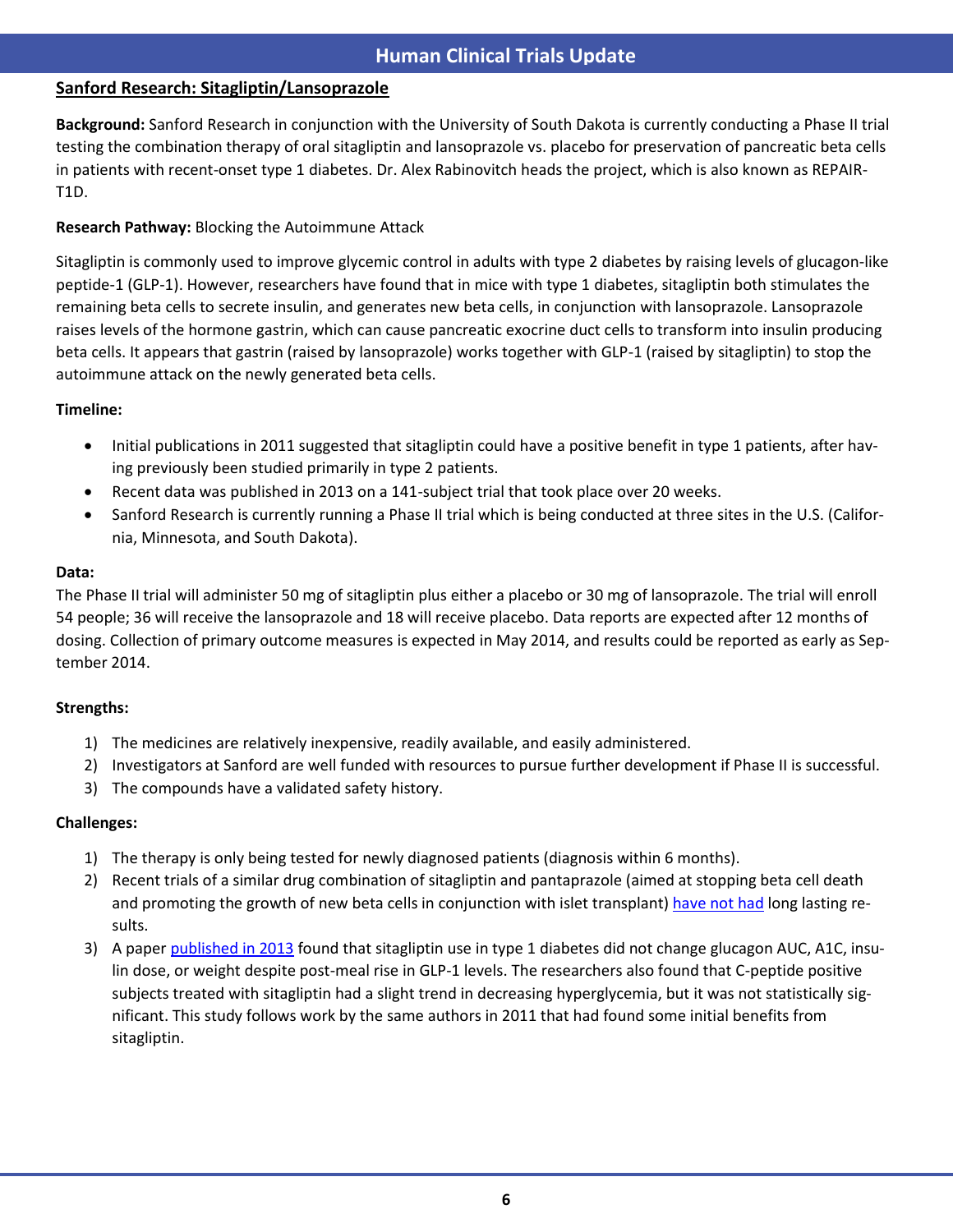# **Faustman Lab: BCG Vaccine**

s

**Background:** BCG (Bacillus Calmette–Guérin) is a biologic (biological preparation) made from weakened live bovine tuberculosis bacteria which has been given to over a billion people in low doses as a tuberculosis vaccine, and is also approved in much higher doses as a bladder cancer treatment. It is a generic drug with a very long record of safety. Dr. Denise Faustman, a professor at Harvard University and researcher at Massachusetts General Hospital, is currently studying BCG as a potential cure for type 1 diabetes.

# **Research Pathway:** Blocking the Autoimmune Attack

BCG may cure type 1 diabetes because it causes the body to generate TNF (Tumor Necrosis Factor). TNF in turn, selectively kills the auto-reactive, or "bad" killer T-cells (i.e. the immune cells that are attacking the body's own pancreas), while also not harming the "good" killer T-cells, those that are properly attacking foreign invaders. The hypothesis is that once the autoimmune attack stops, the body naturally regrows beta cells and the patient is cured. BCG is produced by many different companies all over the world. It is widely available and inexpensive.

# **Timeline:** (extended timeline [available on the web\)](http://cdn.knightlab.com/libs/timeline/latest/embed/index.html?source=0AgnCSepg2XrIdGNMY3FVTy1UTHc4WW1MaklhdUxaVkE)

- The ideas that BCG might cure type 1 diabetes was developed in the late 1990s.
- Successful results from studies in mice were published in 2002 and 2003.
- Human tissue results were published in 2007.
- Results of Phase I clinical trials were published in 2013.
- As of March 4, 2014, Faustman Lab has filed paperwork for a Phase II trial of 120 patients with an expected completion date of May 2019

### **Data:**

For the Phase I trial (3 patients), the experiment measured seven results. Of these, four were either not reported or showed no statistically significant change. The remaining results showed BCG to be safe, however the number of live "bad" killer T-cells was the same as the "good" ones (which could be interpreted multiple ways), and the C-peptide improvements were very small and were dependent on the exact comparison used. Dr. Faustman is now raising funds for the placebo-controlled Phase II trial of 120 people. She currently has \$18 million of the total \$25 million budget, which is enough to move forward. The ClinicalTrials.gov website estimates that the study will start in May 2014, with data collection in May 2019 for primary outcome measurements (improvement in A1C levels at 1, 2, 3, 4, and 5 years after BCG injection), and follow up in May 2022.

### **Strengths:**

- 1) Dosing is as simple as getting a vaccine, an under the skin injection.
- 2) BCG is extremely safe; more people have taken BCG worldwide than have taken Tylenol or Aspirin.
- 3) The vaccine is inexpensive and widely available.

- 1) The results from the Phase I clinical trial of BCG are controversial. Some people believe they are an outright failure, while others believe they are a clear success and worthy of continued testing in Phase II. Comparing results to those of other researchers (including LCT) implies that the treatment was 100-400 times less impactful in terms of improvements in C-peptide generation. Others have also done studies with 4 times as many people, and over longer time periods.
- 2) There has been limited visible progress since publication of the first positive results in mice over ten years ago.
- 3) Significant funding to date (\$10 million for Phase I) implies a higher per patient number (>\$3 million) than other trials.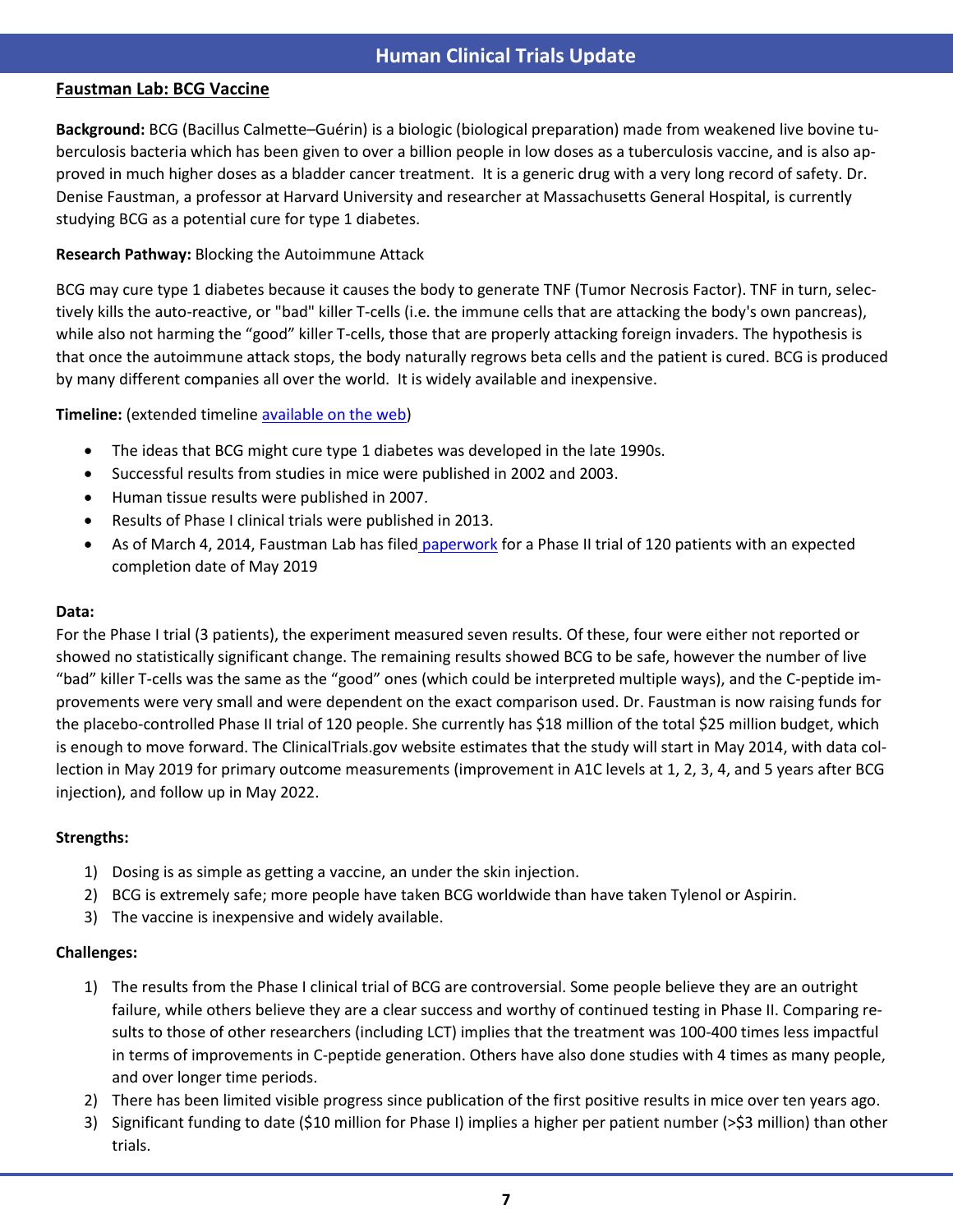# **DiaVacs: DV-01**

s

**Background**: DiaVacs is a private, Pennsylvania-based company focused on curing autoimmune diseases. In January 2014, the FDA granted DiaVacs' type 1 therapy (DV-0100) "orphan drug designation," which allows it to progress through the clinical trial process more quickly than normal.

# **Research Pathway**: Training the Immune System

The platform is focused on inducing immune tolerance in children who have autoimmune diseases. The company will seek to reprogram dendritic cells to induce tolerance. They have optimized the protocol to take a patient's own dendritic cells from their blood, modify the cells, and vaccinate the patient. These modified cells are absorbed, trafficked to the pancreatic lymph nodes, and induce tolerance.

# **Timeline**:

- The company formed in 2010 from research conducted at the University of Pittsburgh.
- A 10-patient Phase I clinical trial was completed in 2012.
- They are currently enrolling for an 80-patient Phase II trial.
- The FDA granted orphan drug designation in January 2014.

# **Data**:

Prior data has shown the therapy to be safe and effective in those who have had type 1 diabetes for a significant time period as well as in the newly diagnosed. The prior Phase I trial showed that 4 of the 10 patients who had a beta cell mass of 0 produced some amount of c-peptides. Th[e current Phase II clinical trial](http://www.clinicaltrials.gov/ct2/show/NCT01947569) will dose 80 patients in two installments, beginning with 10 patients in 2014. The company will present six months of outcome data in January 2015. After this first group of 10 patients, the company intends to raise money to proceed with the next 70 patients.

# **Strengths**:

- 1) The FDA's orphan drug designation provides a fast track to market.
- 2) They have the ability to tap capital markets to finish the Phase II study.
- 3) The management team is well regarded.

- 1) The company does not have sufficient funds to finish off the full 80-patient Phase II trial and will have to raise more money after the first 10 patients.
- 2) The Phase I trial's small data set poses unknowns for Phase II results.
- 3) The potential applicability across all diabetics (both honeymooners and established) is unclear after earlier tests showed a 40% success rate in longstanding diabetics.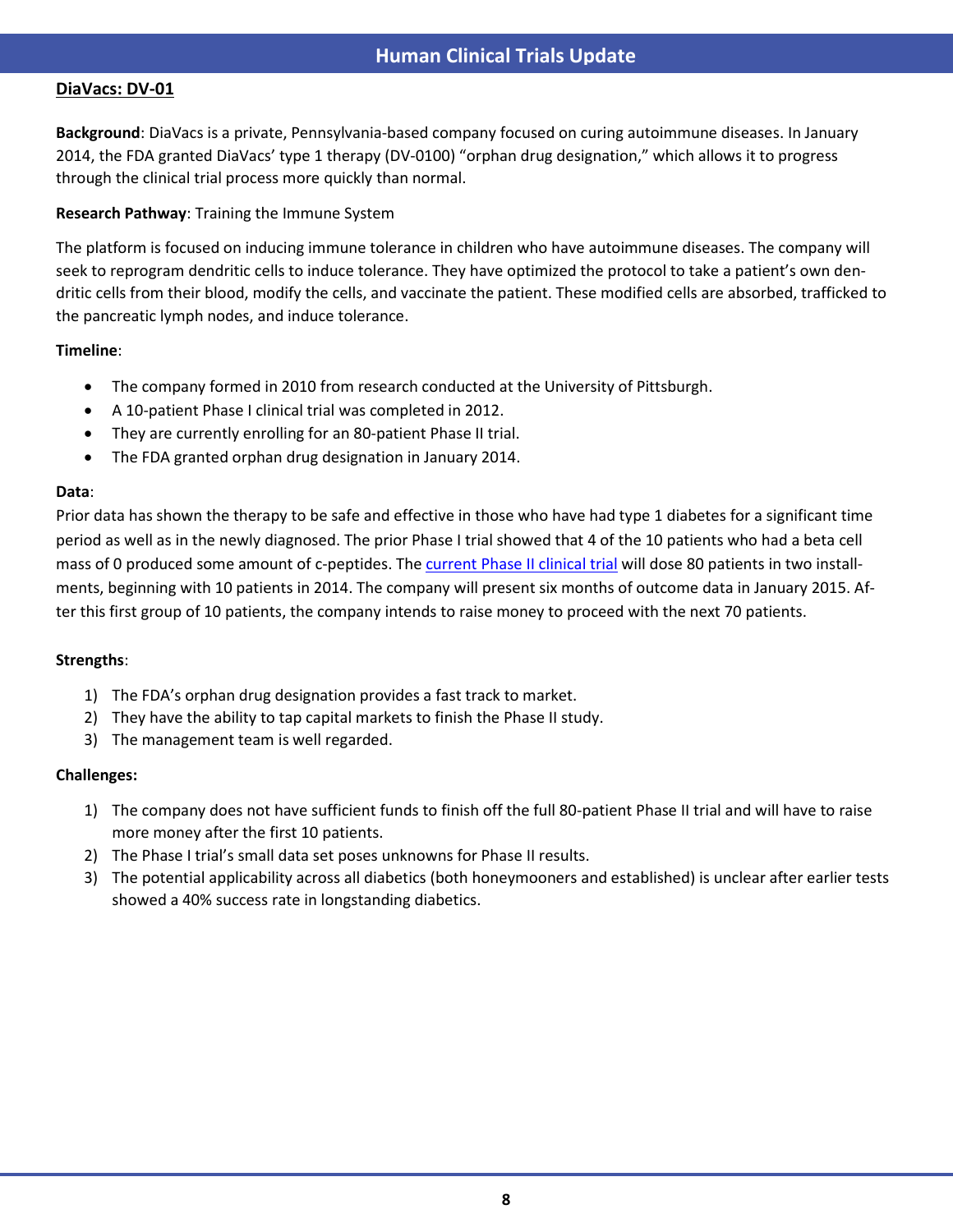# **Beta-O**2**: BO<sup>2</sup>**

s

**Background:** Beta-O<sup>2</sup> Technologies is a private, Israel-based biomedical company developing a proprietary implantable bio-artificial pancreas called the  $BO_2$ . It was founded by two endocrinologists, Pnina Vardi and Constantine Birch, in collaboration with entrepreneur Yossi Gross.

# **Research Platform:** Encapsulated Islet Cell Transplantation

The BO<sub>2</sub> is a device, implanted subcutaneously, that contains islets of Langerhans protected from the immune system by membranes covering the device. The islets can sense blood glucose and respond by secreting insulin and glucagon. The islets are embedded in alginate material housed in the space at the core of the device, which receives a continuous supply of oxygen to prevent cell death. Here is how the oxygenation process works. As part of the device, two ports are implanted just under the patient's skin. Tubing (also implanted within the patient's body) runs from the ports to the device. The patient uses a syringe to inject oxygen into a port every day. The oxygen travels down the tubing and passes through a gas chamber on the outside of the device into the core

# **Timeline:**

- In 2007, an early model of the device was in animal testing with the hope of reaching market by 2011.
- Pre-clinical trials of the current model were completed in rats in 2012.
- In November 2013, Beta-O2 published results from a proof of concept case study in a single human.
- A [Phase I clinical trial](http://clinicaltrials.gov/ct2/show/NCT02064309?term=NCT+02064309&rank=1) enrolling eight people began in February 2014 in Uppsala Hospital in Sweden and is expected to conclude in March 2016.

# **Data:**

There has been encouraging data from animal testing and a single human case study. In pre-clinical trials, diabetic rats showed the ability to adjust blood glucose levels to normal levels after implantation with the device. A publication from August 2013 demonstrates the device's successful transplantation of islet cells from rats into diabetic mini-pigs without immunosuppressive therapy. In a case study, a human being (n=1) was implanted with islet cells (at 20% of the dose needed to cure someone) contained in the device and supplemented with the oxygen infuser. Researchers found that the test subject's c-peptide levels (an indicator of insulin production) remained consistent at 3, 6, and 9 months after implantation. The steady c-peptide levels indicate that the encapsulated islet cells continued to produce a consistent amount of insulin for the duration of the follow up, which is promising because in other encapsulation efforts, transplanted cells have deteriorated over time.

# **Strengths:**

- 1) The case study showed positive results that were sustained for the duration of the follow-up period.
- 2) The implantation is convenient, minimally invasive, and safe.
- 3) Several venture capital funds are supporting the technology, as are government funding agencies in Israel, suggesting that the company would have funding for future development if trials are successful.

- 1) There is a lack of clear human data (n=1), which makes it unclear what efficacy and safety would look like at the right dosage and with more people.
- 2) The oxygen supply has to be replenished every day with a subcutaneous injection. It is unclear how quickly the encapsulated cells would die if the patient missed an oxygen dose.
- 3) The device is relatively large, at approximately 2 ¾ x 4 ⅓ inches.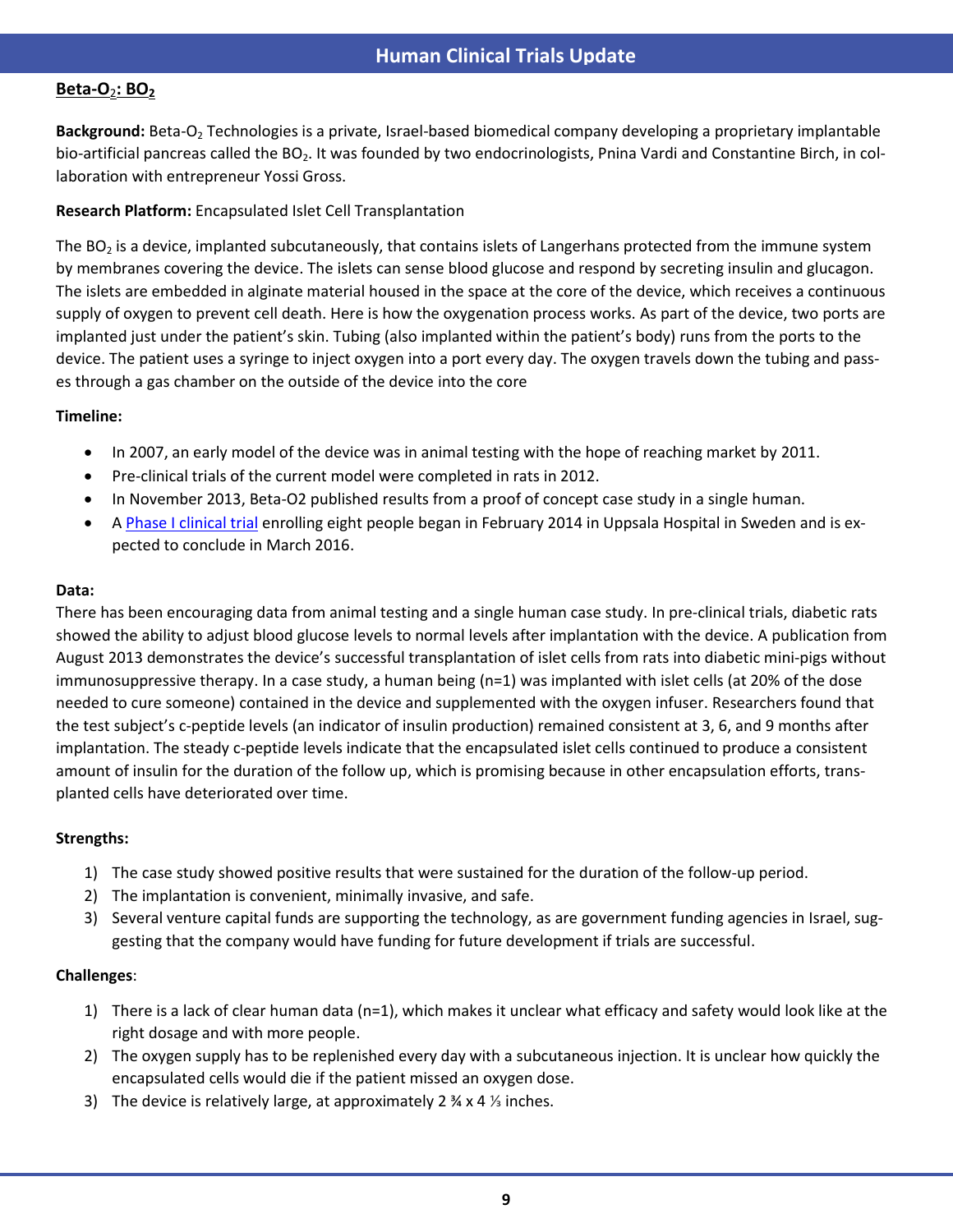# **Close Calls**

There are two projects which almost made the list of Practical Cure work in human clinical trials. The first is VC-01, which consists of encapsulated islet cells. Although the technology and goals meet Practical Cure standards, the project has not yet registered for human clinical trials. If it registers for human trials later this year, as planned, it will likely become the eighth project on our list. The other close call is the dual chamber bionic pancreas, which has already gone through numerous human clinical trials. However, the bionic pancreas currently consists of four separate machines, three worn and one carried. If these distinct parts were streamlined into a single device, this project would likely constitute a Practical Cure as well.

# **Viacyte: VC-01**

**Background**: Viacyte, based in California, is a private, venture-capital company founded as Novocell in 1999, and changed to Viacyte in 2010. Its regenerative medicine platform is focused on the goal of a "replacement endocrine pancreas."

# **Research Platform**: Encapsulated Islet Cell Transplantation

The company has developed pioneering technology that uses a stem cell line to create pancreatic endoderm cells, which have been shown to mature into islet cells upon transplantation. These cells will be contained in a delivery system and encapsulation device called Encaptra. The Encaptra system's semipermeable barrier allows glucose, oxygen, and nutrients to reach the islet cells, but keeps the attacking immune cells out. The combined encapsulation system would be implanted subcutaneously, and the encapsulated islet cells would release insulin, glucagon, and other hormones into the body.

# **Timeline**:

- A 2005 publication demonstrated the process by which Viacyte researchers directed human embryonic stem (hES) cells to differentiate to form human definitive endoderm (which gives rise to the pancreas).
- In 2008 they published results from a study in which pancreatic endoderm derived from hES cells was transplanted into mice, and generated glucose-responsive, insulin-producing cells *in vivo*.
- A paper published in 2011 established their process for isolating functional pancreatic progenitor cells from hES cells from a specific cell line. The progenitor cells protected against hyperglycemia in mice.
- A phase 1 study begun in 2005 stopped enrolling in 2006, and was officially terminated in January 2014.
- They plan to file an application with the FDA in 2014 to support initiation of a clinical trial for VC-01.

# **Data**:

Previous pre-clinical data in mice showed treatment to be effective up to a year after dosing, with sufficient blood glucose control while on the product. Viacyte reports that is is currently preparing to initiate its Phase I/II trial later in 2014. The details of the trial have not yet been registered on ClinicalTrials.gov.

# **Strengths**:

- 1) Viacyte has significant funding from numerous sources, including the California Institute for Regenerative Medicine, JDRF, and venture capital.
- 2) The management team is well regarded.
- 3) There is enthusiasm in the scientific community for the technology platform.

- 1) The cell therapy approach in general is largely unproven.
- 2) The capital intensive nature of funding may require further raises if results are successful.
- 3) There is a potential legislative risk in working with embryonic stem cells.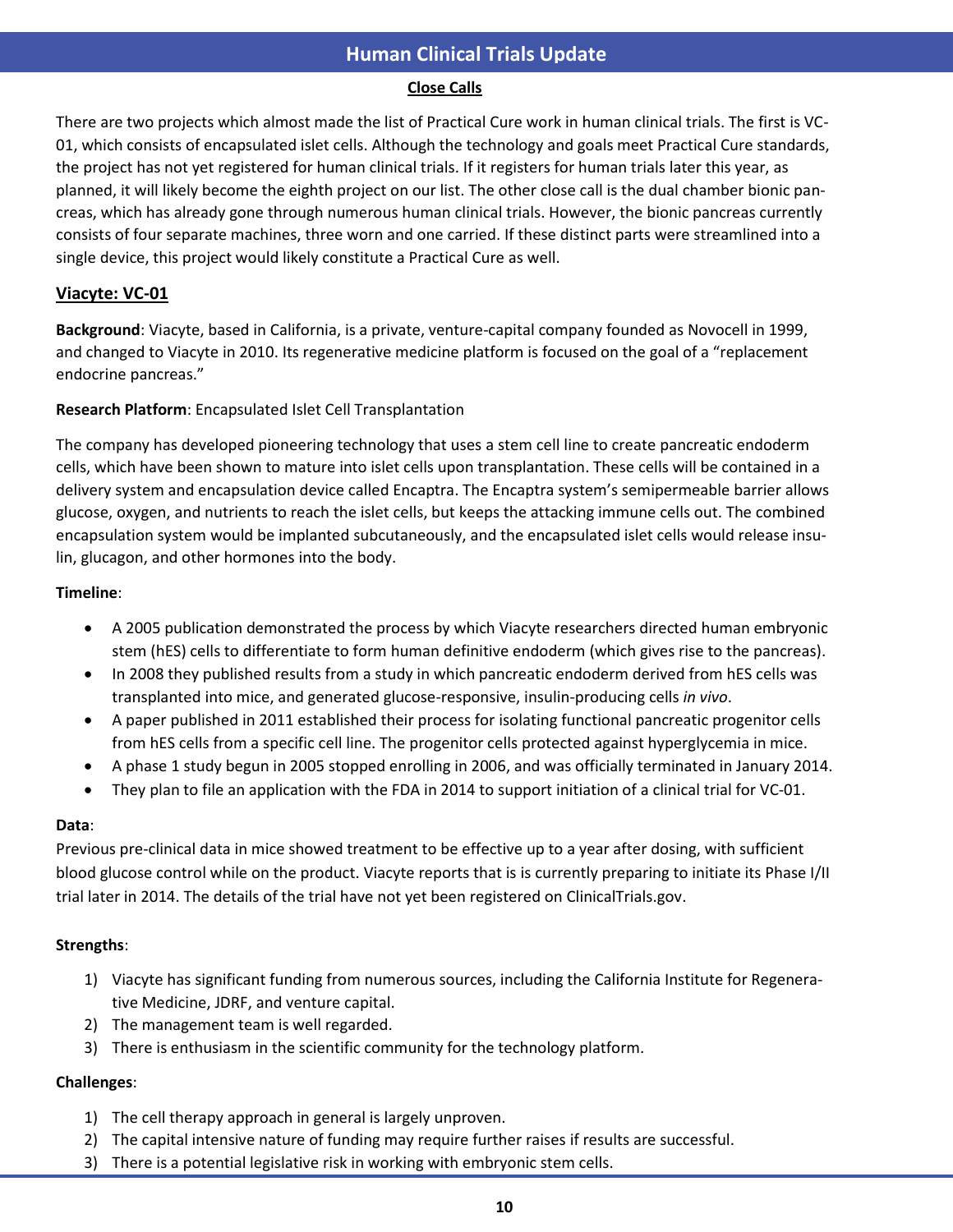# **Boston University/Massachusetts General Hospital: Bionic Pancreas**

**Background**: A group of engineers and doctors from Boston University and Massachusetts General Hospital is developing a closed loop bionic pancreas that is unique because it administers both insulin (to lower blood sugar) and glucagon (to raise blood sugar). Dr. Edward Damiano, associate professor of biomedical engineering at BU, heads the group in collaboration with Dr. Steven Russell, assistant professor of medicine at Harvard Medical School and endocrinologist at Mass General. In 2004 Dr. Damiano began working on the bionic pancreas. Dr. Russell joined the project in 2006. The goal is to get the product to market by the time Damiano's son, who was diagnosed with type 1 shortly before his first birthday, heads to college in 2017.

# **Technology**: Device to Replicate the Pancreas

The patient wears a pump for insulin, a pump for glucagon, and a continuous glucose monitor. A smart phone app receives readings from the CGM every five minutes. Based on the patient's weight and CGM reading, the app uses an algorithm developed by Firas El-Khatib, a senior research scientist at BU, to activate the release of glucagon or insulin in the quantity appropriate to respond to changes in blood glucose levels.

# **Timeline**:

s

- In 2005, Damiano and El-Khatib began testing in pigs.
- In 2009, the group completed a Phase I study in 11 adults testing an early version of the bionic pancreas that used a laptop computer over 24-hours.
- In 2011, they completed a 6-person study using a portable version of the bionic pancreas for 2 days.
- In 2013, they completed a 30-person study using a portable version of the bionic pancreas for 5 days, with patients eating, sleeping, and exercising outside the hospital.
- In 2013, they conducted a study in 32 children using the bionic pancreas at summer camp. A follow up summer camp study is planned for 24 children, ages 6-12, in 2014.
- In 2014 they are set to conduct a study in approximately 48 healthcare professionals with type 1, who will wear the device for almost two weeks at the hospital and at home.

# **Data**:

Data from the six-person study, published in 2012, showed that despite high-carbohydrate meals and exercise, the bionic pancreas maintained blood glucose levels at an overall mean of 158 mg/dL. Mean nighttime blood glucose level was 123 mg/dL. There was only one instance of low blood sugar during the study. Data from the 30-person study appears to be more promising, but it has only been presented, not published.

# **Strengths**:

- 1) The algorithm effectively responds to real-life scenarios like exercise and carbohydrate-heavy meals.
- 2) The system reliably avoids hypoglycemia.
- 3) Anecdotal evidence from participants in the studies has been overwhelmingly enthusiastic.

- 1) In its current formulation, glucagon is not stable, so the bionic pancreas' supply needs to be changed daily.
- 2) Wearing and carrying multiple machines is cumbersome and introduces increased potential for mechanical malfunction.
- 3) There is some delay in the uptake of insulin, which can vary based on the patient's body.